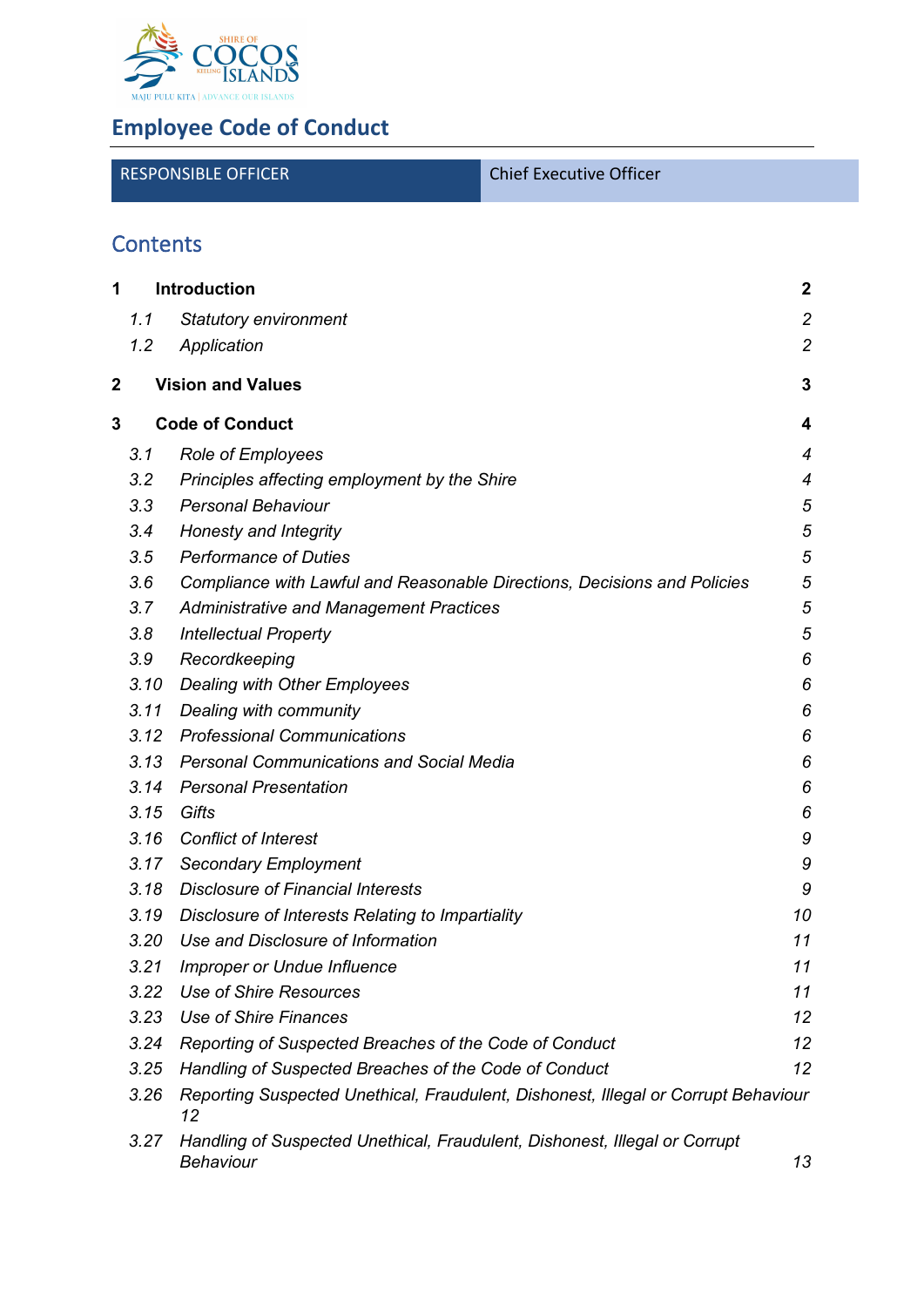## <span id="page-1-0"></span>1 Introduction

The Shire of Cocos (Keeling) Islands Code of Conduct (the Code) provides employees with clear guidelines for the standards of professional conduct expected of them in carrying out their functions and responsibilities.

The Code addresses the broader issue of ethical responsibility and encourages transparency and accountability. The Code expresses the Shire's commitment to high standards of ethical and professional behaviour and outlines the principles in which individual responsibilities are based.

The Code is complementary to the principles adopted in the *Local Government Act 1995 (WA) (CKI)* (the Act) and associated regulations, which incorporate four fundamental aims:

- *(a) better decision-making by local governments;*
- *(b) greater community participation in the decisions and affairs of local governments;*
- *(c) greater accountability of local governments to their communities; and*
- *(d) more efficient and effective local government.*

#### <span id="page-1-1"></span>1.1 Statutory environment

The Code addresses the requirement in section 5.51A of the Act for the CEO to prepare and implement a code of conduct to be observed by employees of the Local Government, and includes the matters prescribed in Part 4A of the *Local Government (Administration) Regulations 1996*.

The Code should be read in conjunction with the Act and associated regulations. Employees should ensure that they are aware of their statutory responsibilities under this and other legislation.

#### <span id="page-1-2"></span>1.2 Application

For the purposes of the Code, the term employees includes persons employed by the Shire or engaged by the Shire under a contract for services, volunteers and contractors. The Code applies to all employees, including the CEO, while on the Local Government's premises or while engaged in Local Government related activities. Clause 3.15 of this Code (Gifts), does not apply to the CEO.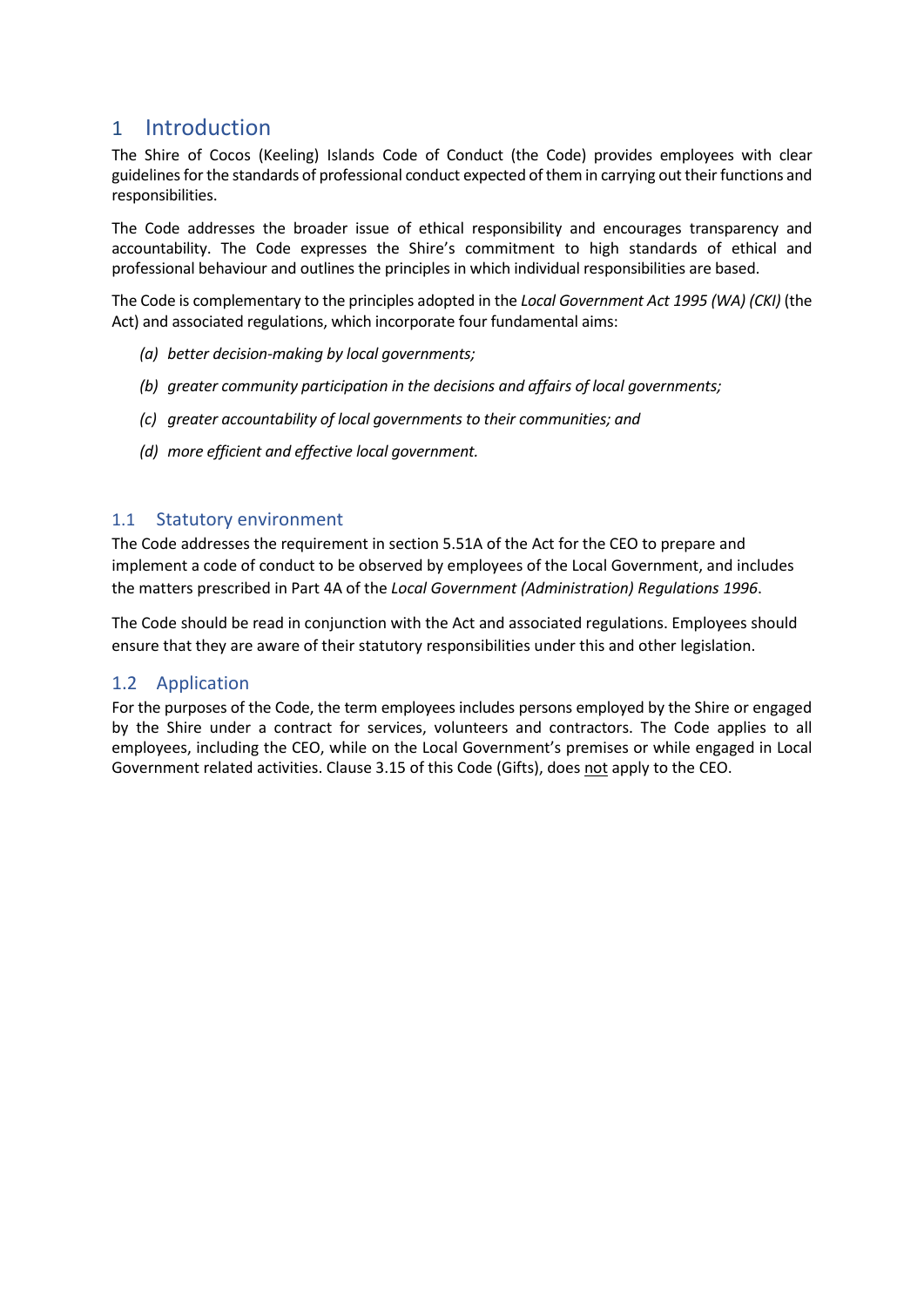## <span id="page-2-0"></span>2 Vision and Values

The Shire has a clear vision and set of values. It is expected that all employees conduct themselves in accordance with the Shire's values and work to advance the Community's vision.

Vision: *Working together to advance our islands;* and

Values:

#### **Service**

Provide the best service we can. We serve the community and each other.

## **Accountability**

We take responsibility for our own actions. We do what we say we will do. Mistakes are an opportunity to learn.

## **Support**

We support our team and our community. Look for opportunities to help each other.

## **Respect**

We respect and value others. Our interactions are always respectful towards others.

## **Integrity**

We will be honest and transparent with all our dealings. Maintain confidentiality. Trust each other.

## **Achievement**

Being proactive and enabling the outcomes. Be creative and think outside the square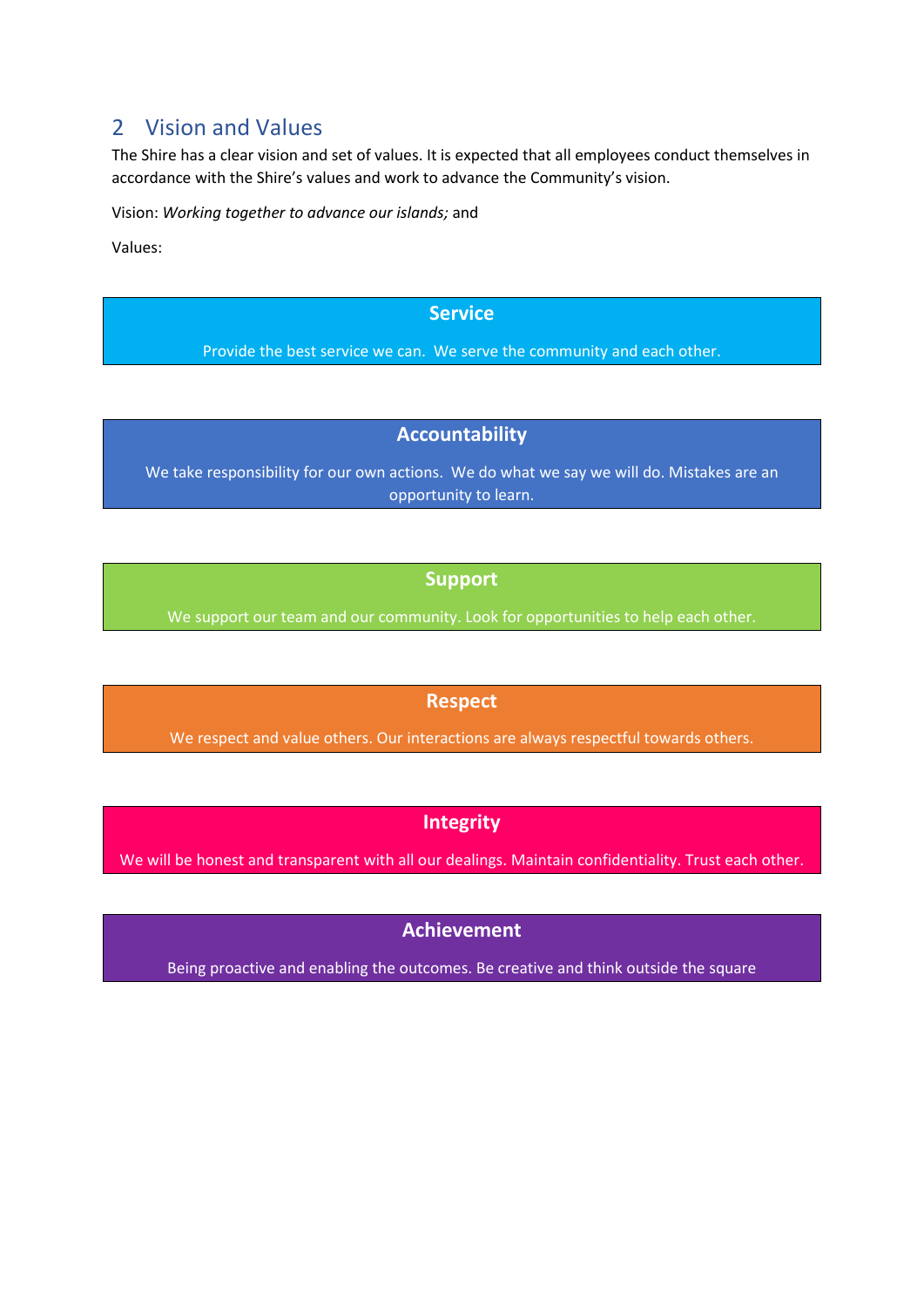## <span id="page-3-0"></span>3 Code of Conduct

## <span id="page-3-1"></span>3.1 Role of Employees

The role of employees in Local Government is determined by the functions of the CEO as set out in section 5.41 of the Act*.*

| 5.41. | <b>Functions of CEO</b>     |                                                                                                                                                                           |  |  |  |
|-------|-----------------------------|---------------------------------------------------------------------------------------------------------------------------------------------------------------------------|--|--|--|
|       | The CEO's functions are to: |                                                                                                                                                                           |  |  |  |
|       | (a)                         | advise the council in relation to the functions of a local government under this Act and<br>other written laws;                                                           |  |  |  |
|       | (b)                         | ensure that advice and information is available to the council so that informed decisions<br>can be made;                                                                 |  |  |  |
|       | (c)                         | cause council decisions to be implemented;                                                                                                                                |  |  |  |
|       | (d)                         | manage the day to day operations of the local government;                                                                                                                 |  |  |  |
|       | (e)                         | liaise with the mayor or president on the local government's affairs and the<br>performance of the local government's functions;                                          |  |  |  |
|       | (f)                         | speak on behalf of the local government if the mayor or president agrees;                                                                                                 |  |  |  |
|       | (g)                         | be responsible for the employment, management supervision, direction and dismissal<br>of other employees (subject to section 5.37(2) in relation to senior employees);    |  |  |  |
|       | (h)                         | ensure that records and documents of the local government are properly kept for the<br>purposes of this Act and any other written law; and                                |  |  |  |
|       | (i)                         | perform any other function specified or delegated by the local government or imposed<br>under this Act or any other written law as a function to be performed by the CEO. |  |  |  |
|       |                             | Local Government Act 1995 (WA)(CKI)                                                                                                                                       |  |  |  |

## <span id="page-3-2"></span>3.2 Principles affecting employment by the Shire

The principles set out in section 5.40 of the Act apply to the employment of the Shire's employees:

| 5.40.                  |                                                                                    | Principles affecting employment by local governments                                                                                                                                              |  |  |  |  |
|------------------------|------------------------------------------------------------------------------------|---------------------------------------------------------------------------------------------------------------------------------------------------------------------------------------------------|--|--|--|--|
|                        | The following principles apply to a local government in respect of its employees — |                                                                                                                                                                                                   |  |  |  |  |
| (a)<br>and equity; and |                                                                                    | employees are to be selected and promoted in accordance with the principles of merit                                                                                                              |  |  |  |  |
|                        | (b)                                                                                | no power with regard to matters affecting employees is to be exercised on the basis<br>of nepotism or patronage; and                                                                              |  |  |  |  |
|                        | (c)                                                                                | employees are to be treated fairly and consistently; and                                                                                                                                          |  |  |  |  |
|                        | (d)                                                                                | there is to be no unlawful discrimination against employees or persons seeking<br>employment by the City on a ground referred to in the Equal Opportunity Act 1984 or<br>on any other ground; and |  |  |  |  |
|                        | (e)                                                                                | employees are to be provided with safe and healthy working conditions in accordance<br>with the Occupational Safety and Health Act 1984; and                                                      |  |  |  |  |
|                        | (f)                                                                                | such other principles, not inconsistent with this Division, as may be prescribed.                                                                                                                 |  |  |  |  |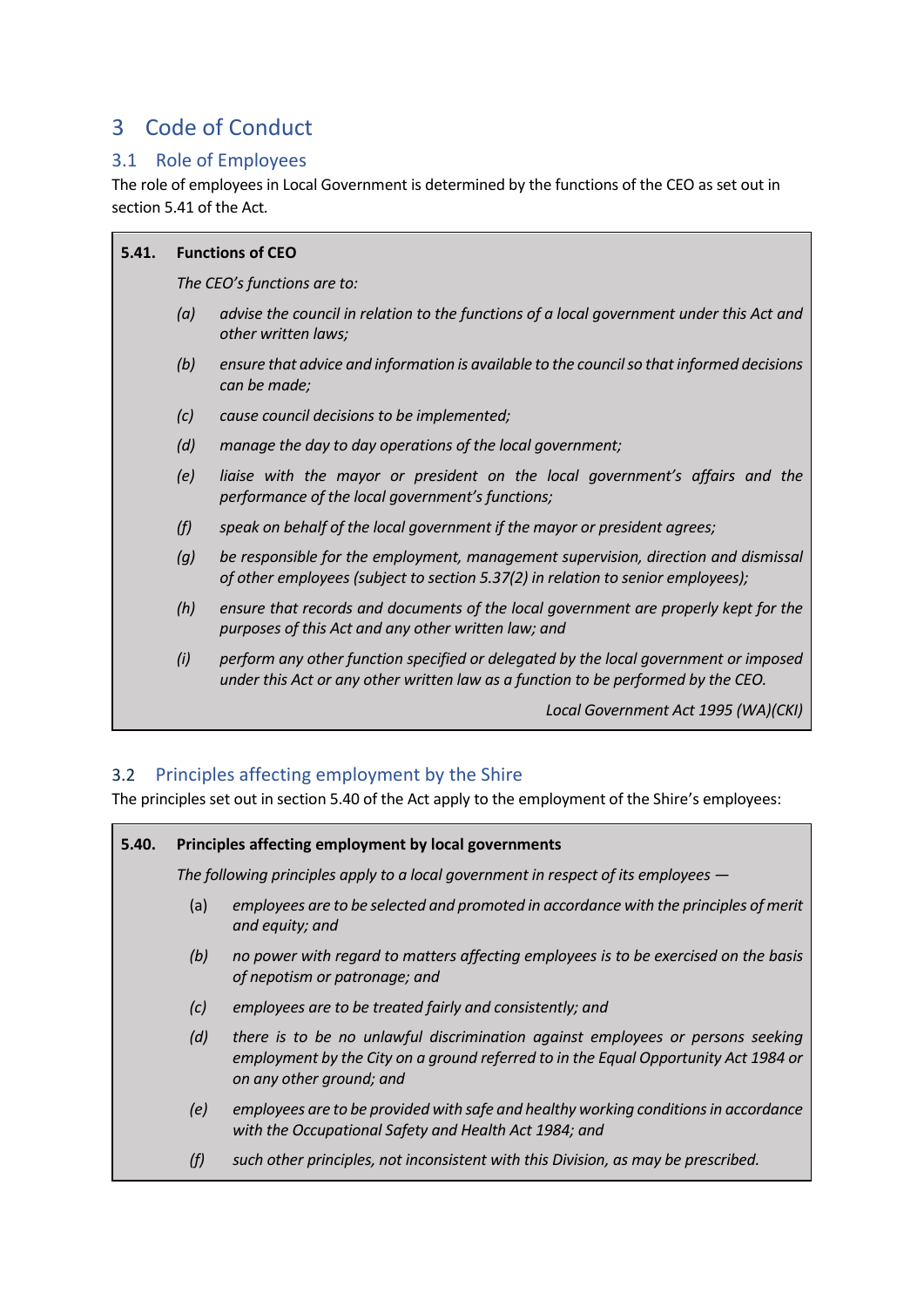#### <span id="page-4-0"></span>3.3 Personal Behaviour

Employees will:

- (a) act, and be seen to act, properly, professionally and in accordance with the requirements of the law, the terms of this Code and all policies of the Shire;
- (b) perform their duties impartially and in the best interests of the Shire, uninfluenced by fear or favour;
- (c) act in good faith (i.e. honestly, for the proper purpose, and without exceeding their powers) in the interests of the Shire and the community;
- (d) make no allegations which are improper or derogatory (unless true and in the public interest);
- (e) refrain from any form of conduct, in the performance of their official or professional duties, which may cause any reasonable person unwarranted offence or embarrassment; and
- (f) always act in accordance with their obligation of fidelity to the Shire.

#### <span id="page-4-1"></span>3.4 Honesty and Integrity

Employees will:

- (a) observe the highest standards of honesty and integrity, and avoid conduct which might suggest any departure from these standards;
- (b) be frank and honest in their official dealing with each other; and
- (c) report any dishonesty or possible dishonesty on the part of any other employee to their direct supervisor or the CEO in accordance with this Code and the Shire's policies.

#### <span id="page-4-2"></span>3.5 Performance of Duties

While on duty, employees will give their whole time and attention to the Shire's business and ensure that their work is carried out efficiently, economically and effectively, and that their standard of work reflects favourably both on them and on the Shire.

#### <span id="page-4-3"></span>3.6 Compliance with Lawful and Reasonable Directions, Decisions and Policies

- (a) Employees will comply with any lawful and reasonable direction given by any person having authority to make or give such an order, including but not limited to their direct supervisor or the CEO.
- (b) Employees will give effect to the lawful decisions and policies of the Shire, whether or not they agree with or approve of them.

#### <span id="page-4-4"></span>3.7 Administrative and Management Practices

Employees will ensure compliance with proper and reasonable administrative practices and conduct, and professional and responsible management practices.

#### <span id="page-4-5"></span>3.8 Intellectual Property

The title to Intellectual Property in all duties relating to contracts of employment will be assigned to the Shire upon its creation unless otherwise agreed by separate contract.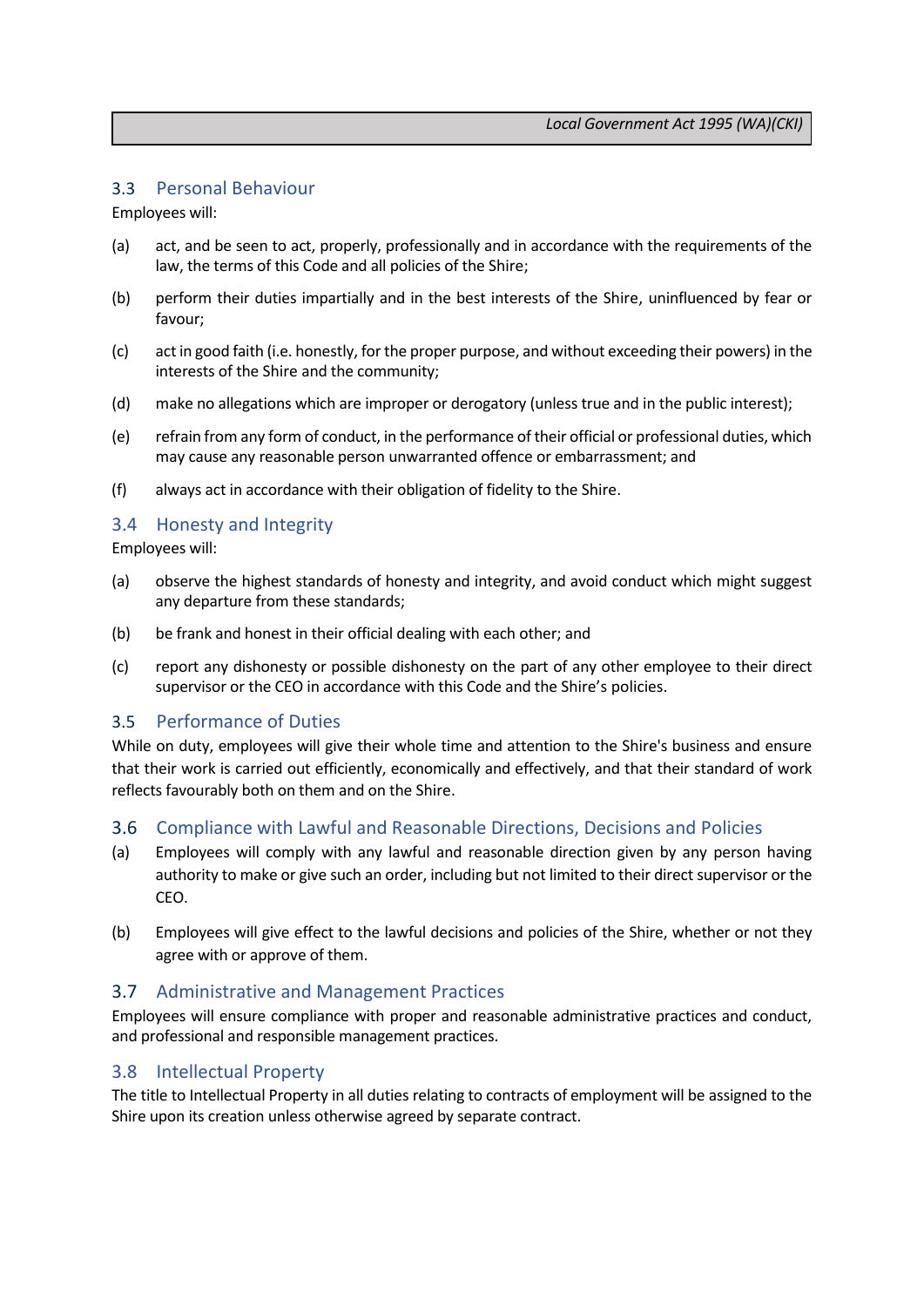#### <span id="page-5-0"></span>3.9 Recordkeeping

Employees will ensure complete and accurate local government records are created and maintained in accordance with the Shire's Records Management Plan.

#### <span id="page-5-1"></span>3.10 Dealing with Other Employees

- (a) Employees will treat other employees with respect, courtesy and professionalism, and refrain from behaviour that constitutes discrimination, bullying or harassment.
- (b) Employees must be aware of, and comply with their obligations under relevant law and the Shire's policies regarding workplace behaviour and occupational safety and health.
- (c) Employee behaviour should reflect the Shire's values and contribute towards creating and maintaining a safe and supportive workplace.

#### <span id="page-5-2"></span>3.11 Dealing with community

- (a) Employees will treat all members of the community with respect, courtesy and professionalism.
- (b) All Shire services must be delivered in accordance with relevant policies and procedures, the Shire's Customer Service Charter and any issues resolved promptly, fairly and equitably.

#### <span id="page-5-3"></span>3.12 Professional Communications

- (a) All aspects of communication by employees (including verbal, written and electronic), involving the Shire's activities should reflect the status, values and objectives of the Shire.
- (b) Communications should be accurate, polite and professional.

#### <span id="page-5-4"></span>3.13 Personal Communications and Social Media

- (a) Personal communications and statements made privately in conversation, written, recorded, emailed or posted in personal social media, have the potential to be made public, whether intended or not.
- (b) Employees must not, unless undertaking a duty in accordance with their employment, disclose information, make comments or engage in communication activities about or on behalf of the Shire, it's Council Members, employees or contractors, which breach this Code.
- (c) Employee comments which become public and breach the Code of Conduct, or any other operational policy or procedure, may constitute a disciplinary matter and may also be determined as misconduct and be notified in accordance with the *Corruption, Crime and Misconduct Act 2003*.

#### <span id="page-5-5"></span>3.14 Personal Presentation

Employees are expected to comply with professional, neat and responsible dress standards at all times, in accordance with the Shire's relevant policies and procedures.

#### <span id="page-5-6"></span>3.15 Gifts

(a) Application

This clause does not apply to the CEO.

(b) Definitions

In this clause –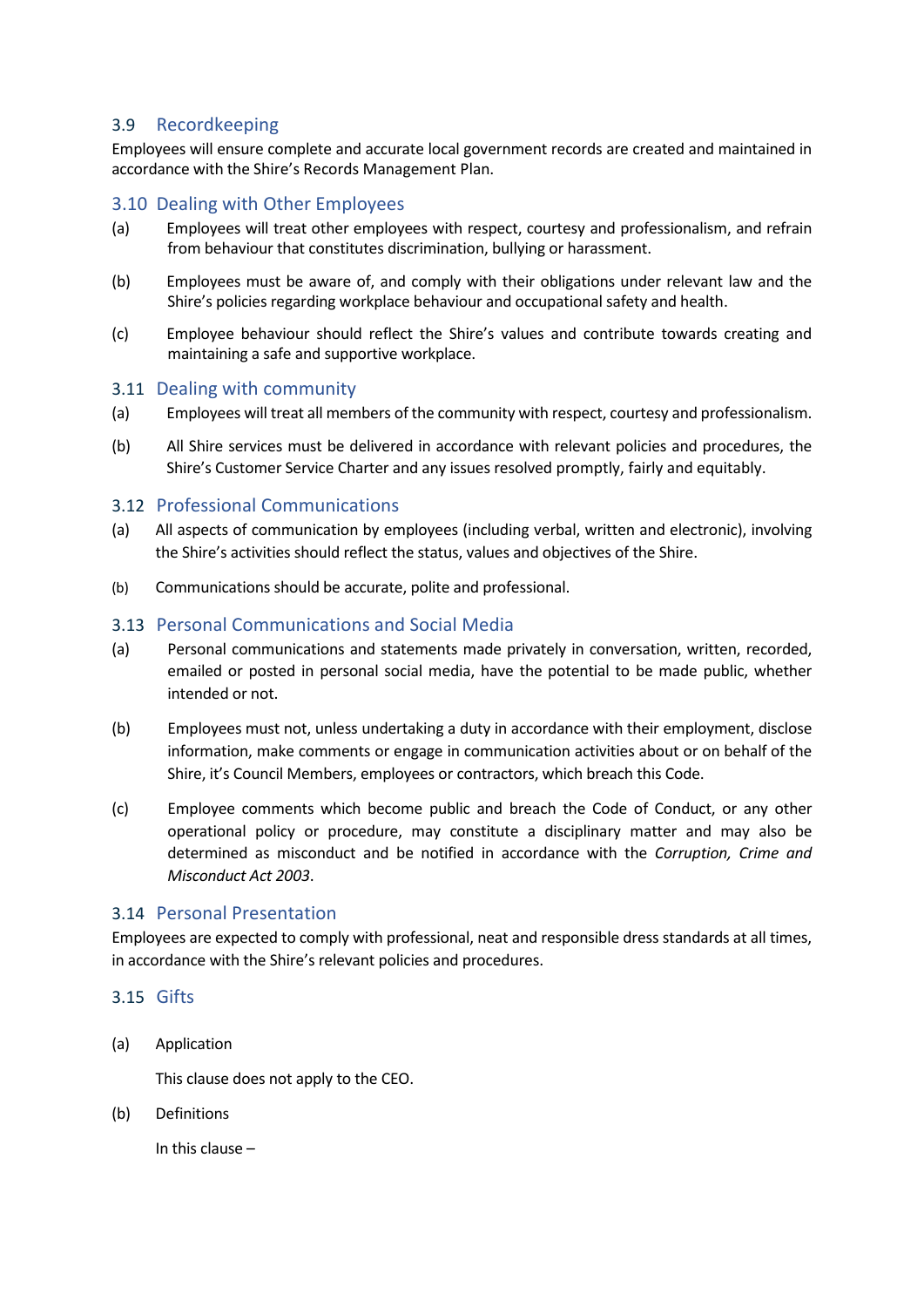*activity involving a local government discretion* has the meaning given to it in the *Local Government (Administration) Regulations 1996;*

*activity involving a local government discretion* means an activity —

- (a) that cannot be undertaken without an authorisation from the local government; or
- (b) by way of a commercial dealing with the local government;

[r.19AA of the *Local Government (Administration) Regulations 1996]*

*associated person* has the meaning given to it in the *Local Government (Administration) Regulations 1996*;

*associated person* means a person who —

- (a) is undertaking or seeking to undertake an activity involving a local government discretion; or
- (b) it is reasonable to believe, is intending to undertake an activity involving a local government discretion

[r.19AA of the *Local Government (Administration) Regulations 1996]*

*gift* has the meaning given to it in the *Local Government (Administration) Regulations 1996;*

*gift* —

- (a) has the meaning given in section 5.57 [of the *Local Government Act 1995*]; but
- (b) does not include
	- (i) a gift from a relative as defined in section 5.74(1); or
	- (ii) a gift that must be disclosed under the *Local Government (Elections) Regulations 1997* regulation 30B; or
	- (iii) a gift from a statutory authority, government instrumentality or non-profit association for professional training; or
	- (iv) a gift from WALGA, the Australian Local Government Association Limited (ABN 31 008 613 876), the Local Government Professionals Australia WA (ABN 91 208 607 072) or the LG Professionals Australia (ABN 85 004 221 818);

[r.19AA of the *Local Government (Administration) Regulations 1996]*

#### *gift* means —

- (a) a conferral of a financial benefit (including a disposition of property) made by 1 person in favour of another person unless adequate consideration in money or money's worth passes from the person in whose favour the conferral is made to the person who makes the conferral; or
- (b) a travel contribution;

*travel* includes accommodation incidental to a journey;

*travel contribution* means a financial or other contribution made by 1 person to travel undertaken by another person

*[Section 5.57 of the Local Government Act 1995]*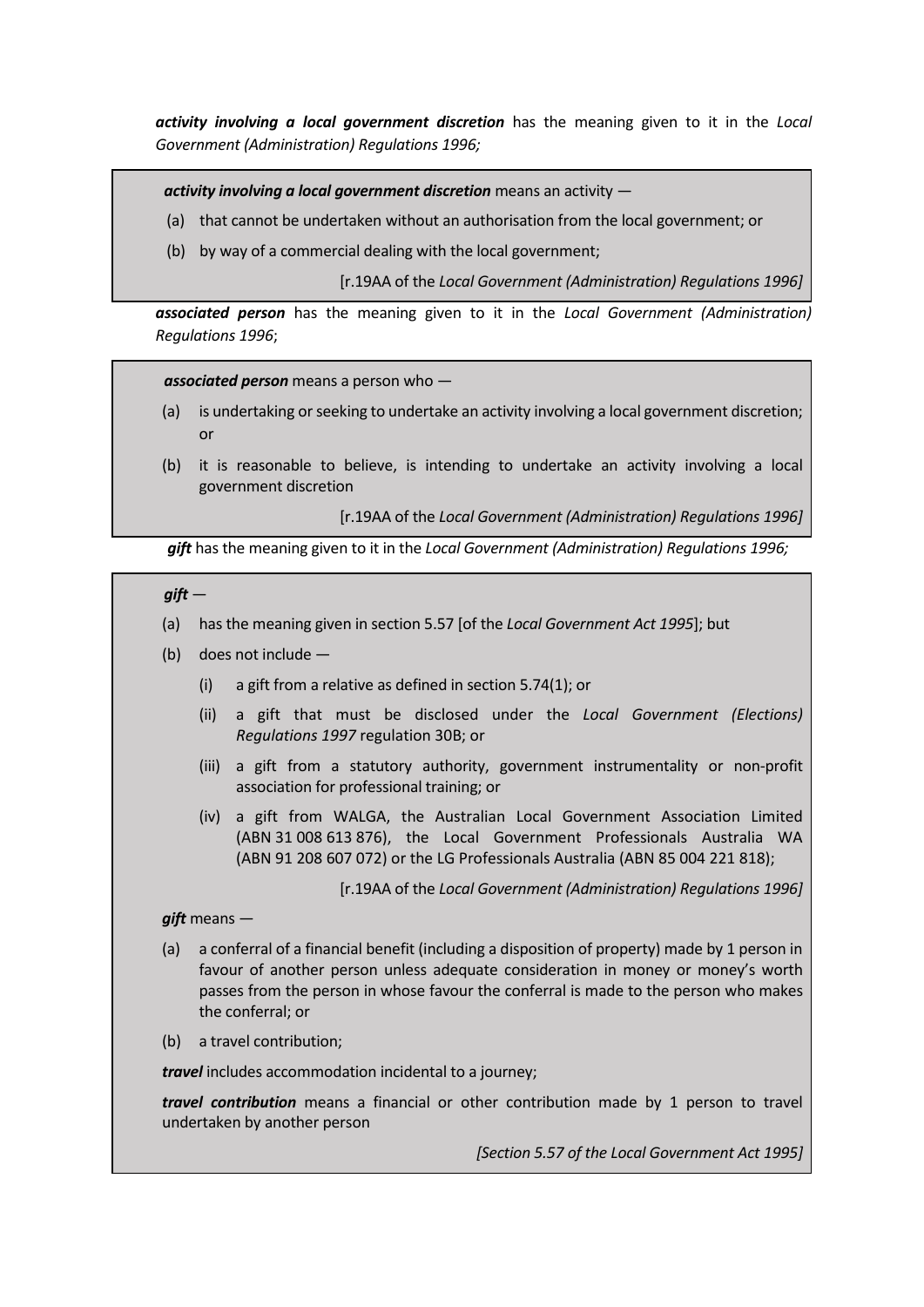*relative*, in relation to a relevant person, means any of the following —

- (a) a parent, grandparent, brother, sister, uncle, aunt, nephew, niece, lineal descendant of the relevant person or of the relevant person's spouse or de facto partner;
- (b) the relevant person's spouse or de facto partner or the spouse or de facto partner of any relative specified in paragraph (a),

whether or not the relationship is traced through, or to, a person whose parents were not actually married to each other at the time of the person's birth or subsequently, and whether the relationship is a natural relationship or a relationship established by a written law;

*[Section 5.74(1) of the Local Government Act 1995]*

*prohibited gift* has the meaning given to it in the *Local Government (Administration) Regulations 1996*;

*prohibited gift*, in relation to a local government employee, means —

- (a) a gift worth the threshold amount or more; or
- (b) a gift that is 1 of 2 or more gifts given to the local government employee by the same person within a period of 1 year that are in total worth the threshold amount or more;

[r.19AA of the *Local Government (Administration) Regulations 1996]*

*reportable gift* means:

- (i) a gift worth more than \$50 but less than \$300; or
- (ii) a gift that is 1 of 2 or more gifts given to the local government employee by the same person within a period of 1 year that are in total worth more than \$50 but less than \$300.

*threshold amount* has the meaning given to it in the *Local Government (Administration) Regulations 1996,* subject to the CEO's determination under subclause (c);

*threshold amount*, for a prohibited gift, means —

- (a) a gift worth the threshold amount or more; or
- (b) a gift that is 1 of 2 or more gifts given to the local government employee by the same person within a period of 1 year that are in total worth the threshold amount or more;

[r.19AA of the *Local Government (Administration) Regulations 1996]*

(c) Determination

In accordance with Regulation 19AF of the *Local Government (Administration) Regulations 1996,* the CEO has chosen not to determine a lesser amount.

- (d) Employees must not accept a prohibited gift from an associated person.
- (e) An employee who accepts a reportable gift from an associated person is to notify the CEO in accordance with subclause (f) and within 10 days of accepting the gift.
- (f) The notification of the acceptance of a reportable gift must be in writing and include:
	- (i) the name of the person who gave the gift; and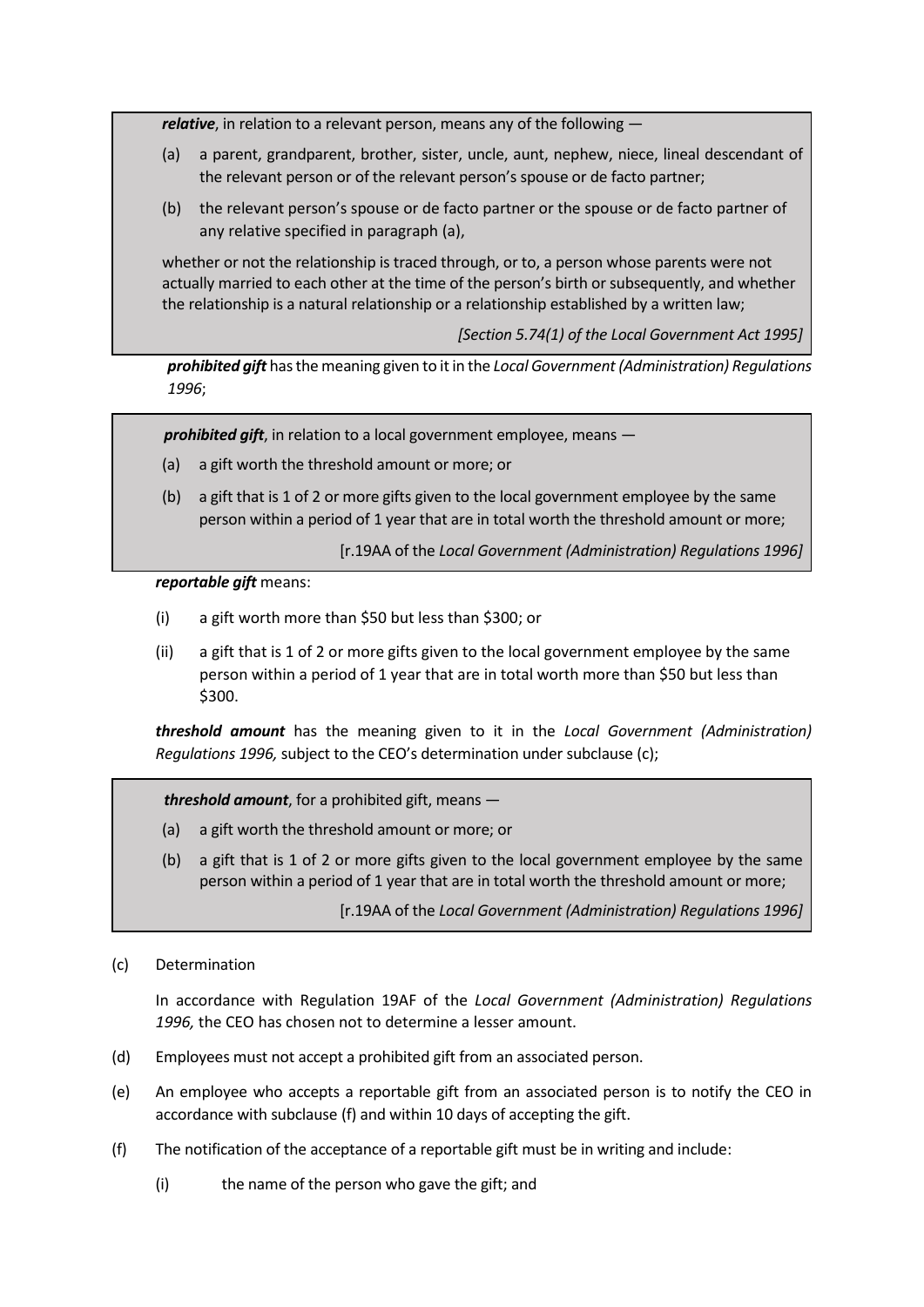- (ii) the date on which the gift was accepted; and
- (iii) a description, and the estimated value, of the gift; and
- (iv) the nature of the relationship between the person who is an employee and the person who gave the gift; and
- (v) if the gift is one of two or more accepted from the same person within a period of one year:
	- (1) a description;
	- (2) the estimated value; and
	- (3) the date of acceptance,

of each other gift accepted within the one year period.

- (g) The CEO will maintain a register of reportable gifts and record in it details of notifications given to comply with subclause (f).
- (h) The CEO will arrange for the register maintained under subclause (g) to be published on the Shire's official website.
- (i) As soon as practicable after a person ceases to be an employee, the CEO will remove from the register all records relating to that person. The removed records will be retained for a period of at least 5 years.

## <span id="page-8-0"></span>3.16 Conflict of Interest

- (a) Employees will ensure that there is no actual (or perceived) conflict of interest between their personal interests and the impartial fulfilment of their professional duties.
- (b) Employees will not engage in private work with or for any person or body with an interest in a proposed or current contract with the Shire, without first disclosing the interest to the CEO. In this respect, it does not matter whether advantage is in fact obtained, as any appearance that private dealings could conflict with performance of duties must be scrupulously avoided.
- (c) Employees will lodge written notice with the CEO describing an intention to undertake a dealing in land which is within the district of the Shire, or which may otherwise be in conflict with the Local Government's functions (other than purchasing the principal place of residence).
- (d) Employees who exercise a recruitment or any other discretionary function will disclose any actual (or perceived) conflict of interest to the CEO before dealing with relatives or friends and will disqualify themselves from dealing with those persons.
- (e) Employees will conduct themselves in an apolitical manner and refrain from political activities which could cast doubt on their neutrality and impartiality in acting in their professional capacity.

## <span id="page-8-1"></span>3.17 Secondary Employment

An employee must not engage in secondary employment (including paid and unpaid work) without receiving the prior written approval of the CEO.

#### <span id="page-8-2"></span>3.18 Disclosure of Financial Interests

(a) All employees will apply the principles of disclosure of financial interest as contained within the Act.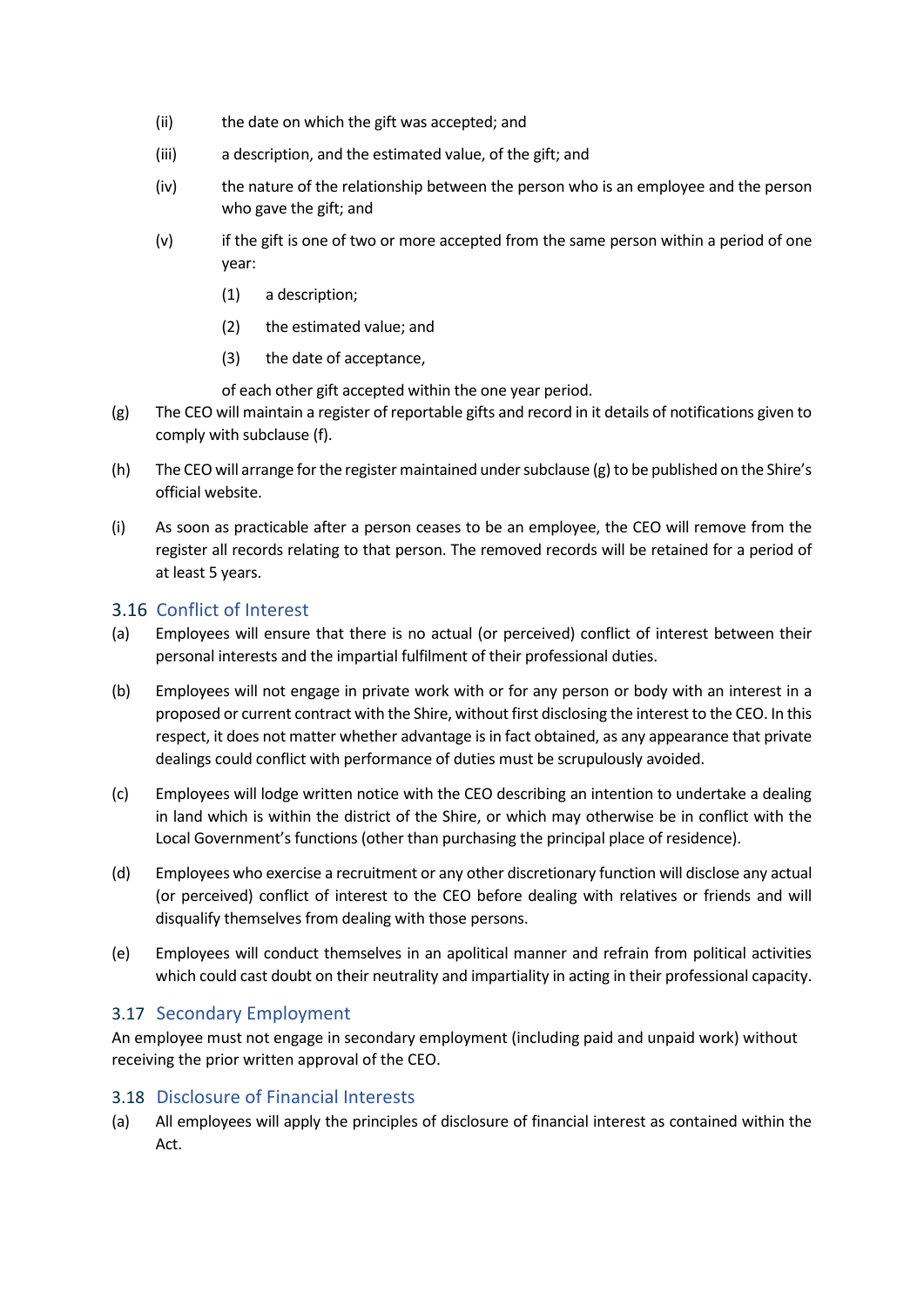(b) Employees who have been delegated a power or duty, have been nominated as 'designated employees' or provide advice or reports to Council or Committees, must ensure that they are aware of, and comply with, their statutory obligations under the Act.

## <span id="page-9-0"></span>3.19 Disclosure of Interests Relating to Impartiality

(a) In this clause, *interest* has the meaning given to it in the *Local Government (Administration) Regulations 1996.*

#### *interest* —

- (a) means an interest that could, or could reasonably be perceived to, adversely affect the impartiality of the person having the interest; and
- (b) includes an interest arising from kinship, friendship or membership of an association.

[r.19AA of the *Local Government (Administration) Regulations 1996]*

- (b) An employee who has an interest in any matter to be discussed at a Council or Committee meeting attended by the employee is required to disclose the nature of the interest:
	- (i) in a written notice given to the CEO before the meeting; or
	- (ii) at the meeting immediately before the matter is discussed.
- (c) An employee who has given, or will give, advice in respect of any matter to be discussed at a Council or Committee meeting not attended by the employee is required to disclose the nature of any interest the employee has in the matter:
	- (i) in a written notice given to the CEO before the meeting; or
	- (ii) at the time the advice is given.
- (d) A requirement described under (b) and (c) excludes an interest referred to in Section 5.60 of the Act.
- (e) An employee is excused from a requirement made under (b) or (c) to disclose the nature of an interest because they did not now and could not reasonably be expected to know:
	- (i) that they had an interest in the matter; or
	- (ii) that the matter in which they had an interest would be discussed at the meeting and they disclosed the nature of the interest as soon as possible after the discussion began.
- (f) If an employee makes a disclosure in a written notice given to the CEO before a meeting to comply with requirements of (b) or (c), then:
	- (i) before the meeting the CEO is to cause the notice to be given to the person who is to preside at the meeting; and
	- (ii) at the meeting the person presiding must bring the notice and its contents to the attention of persons present immediately before a matter to which the disclosure relates is discussed.
- $(g)$  If:
	- (i) to comply with a requirement made under item (b), the nature of an employee's interest in a matter is disclosed at a meeting; or
	- (ii) a disclosure is made as described in item (e)(ii) at a meeting; or
	- (iii) to comply with a requirement made under item  $(f)(ii)$ , a notice disclosing the nature of an employee's interest in a matter is brought to the attention of the persons present at a meeting,

the nature of the interest is to be recorded in the minutes of the meeting.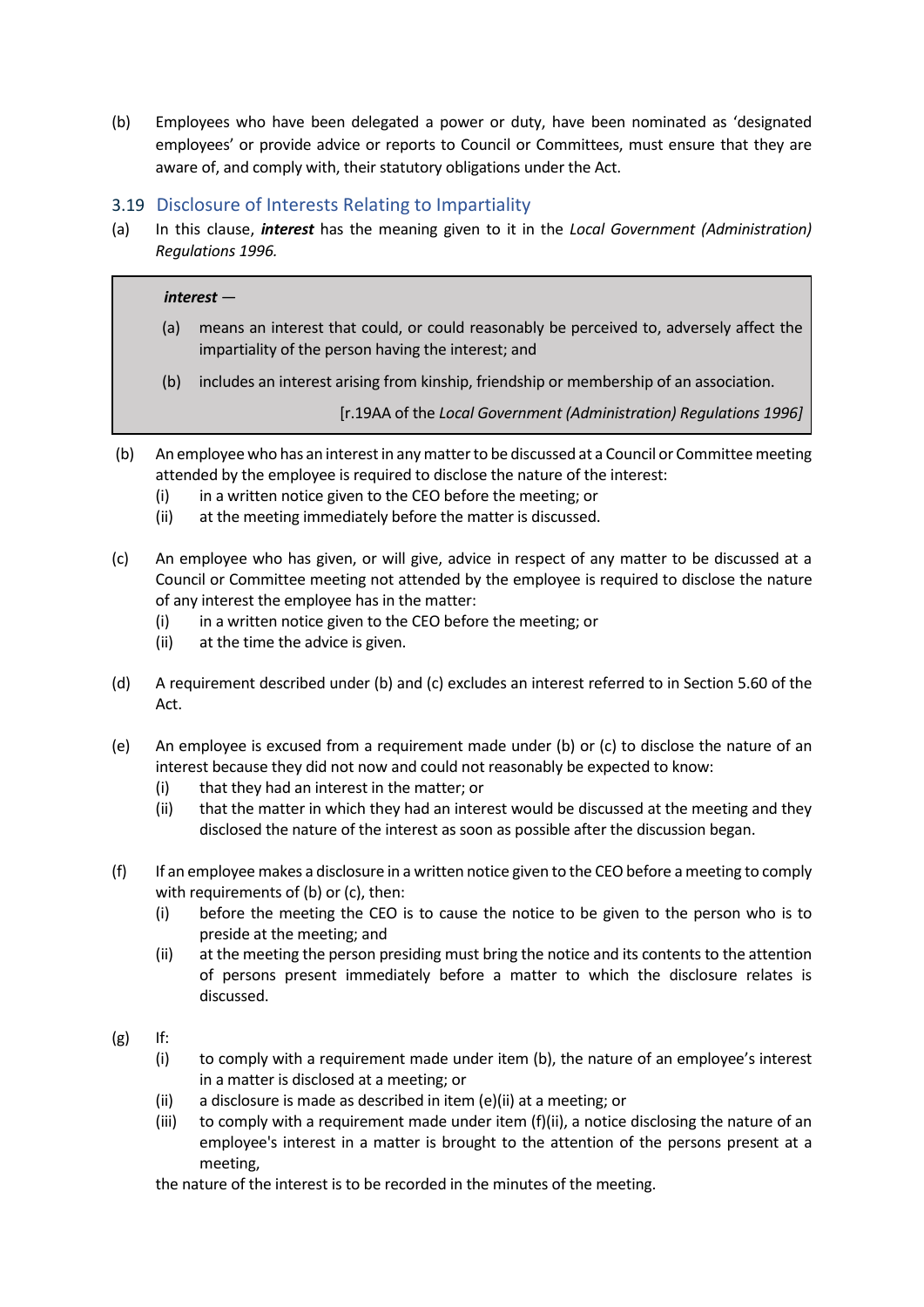## <span id="page-10-0"></span>3.20 Use and Disclosure of Information

- (a) Employees must not access, use or disclose information held by the Shire except as directly required for, and in the course of, the performance of their duties.
- (b) Employees will handle all information obtained, accessed or created in the course of their duties responsibly, and in accordance with this Code, the Shire's policies and procedures.
- (c) Employees must not access, use or disclose information to gain improper advantage for themselves or another person or body, in ways which are inconsistent with their obligation to act impartially and in good faith, or to improperly cause harm, detriment or impairment to any person, body, or the Shire.
- (d) Due discretion must be exercised by all employees who have access to confidential, private or sensitive information.
- (e) Nothing in this section prevents an employee from disclosing information if the disclosure:
	- (i) is authorised by the CEO or the CEO's delegate; or
	- (ii) is permitted or required by law.

#### <span id="page-10-1"></span>3.21 Improper or Undue Influence

- (a) Employees will not take advantage of their position to improperly influence Council Members or employees in the performance of their duties or functions, in order to gain undue or improper (direct or indirect) advantage or gain for themselves or for any other person or body.
- (b) Employees must not take advantage of their position to improperly influence any other person in order to gain undue or improper (direct or indirect) advantage or gain, pecuniary or otherwise, for themselves or for any other person or body.
- (c) Employees must not take advantage of their positions to improperly disadvantage or cause detriment to the local government or any other person.

#### <span id="page-10-2"></span>3.22 Use of Shire Resources

(a) In this clause –

*Shire resources*includes local government property and services provided or paid for by the Shire of Cocos (Keeling) Islands;

*local government property* has the meaning given to it in the Act.

*local government property* means anything, whether land or not, that belongs to, or is vested in, or under the care, control or management of, the local government

[Section 1.4 of the *Local Government Act 1995 (WA)(CKI)*]

- (b) Employees will:
	- (i) be honest in their use of the Shire resources and must not misuse them or permit their misuse (or the appearance of misuse) by any other person or body;
	- (ii) use the Shire resources entrusted to them effectively, economically, in the course of their duties and in accordance with relevant policies and procedures; and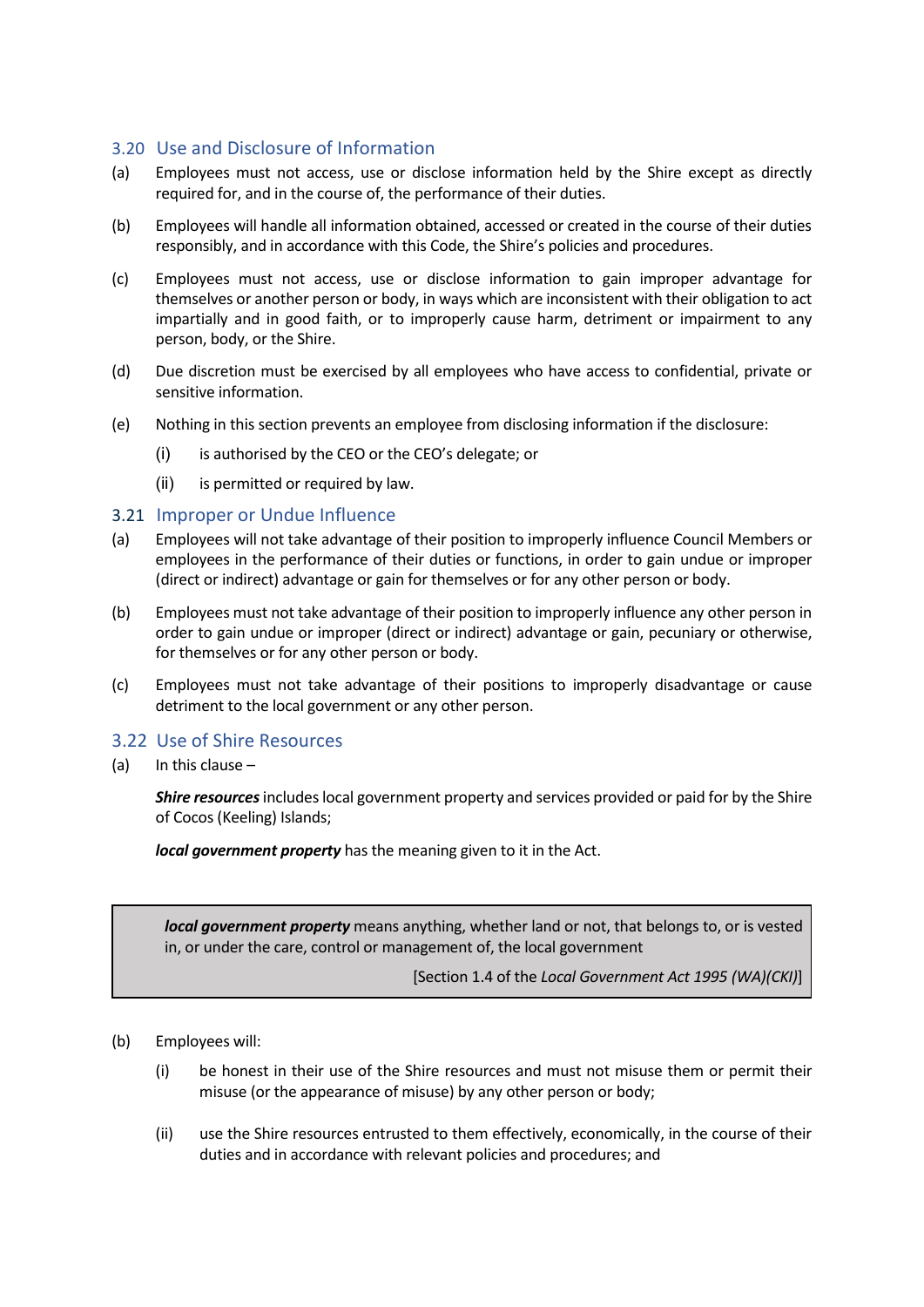(iii) not use the Shire's resources (including the services of employees) for private purposes (other than when supplied as part of a contract of employment), unless properly authorised to do so, and appropriate payments are made (as determined by the CEO).

## <span id="page-11-0"></span>3.23 Use of Shire Finances

- (a) Employees are expected to act responsibly and exercise sound judgment with respect to matters involving the Shire's finances.
- (b) Employees will use Shire finances only within the scope of their authority, as defined in position descriptions, policies and procedures.
- (c) Employees with financial management responsibilities will comply with the requirements of the *Local Government (Financial Management) Regulations 1996*.
- (d) Employees exercising purchasing authority will comply with the Shire's Purchasing Policy, and the systems and procedures established by the CEO in accordance with regulation 5 of the *Local Government (Financial Management) Regulations 1996.*
- (e) Employees will act with care, skill, diligence, honesty and integrity when using local government finances.
- (f) Employees will ensure that any use of Shire finances is appropriately documented in accordance with the relevant policy and procedure, including the Shire's Recordkeeping Plan.

#### <span id="page-11-1"></span>3.24 Reporting of Suspected Breaches of the Code of Conduct

Employees may report suspected breaches of the Code to their direct supervisor, any Manager or the CEO, in accordance with the Shire's relevant policy.

#### <span id="page-11-2"></span>3.25 Handling of Suspected Breaches of the Code of Conduct

Suspected breaches of the Code will be dealt with in accordance with the relevant Shire policies and procedures, depending on the nature of the suspected breach.

## <span id="page-11-3"></span>3.26 Reporting Suspected Unethical, Fraudulent, Dishonest, Illegal or Corrupt Behaviour

- (a) Employees may report suspected unethical, fraudulent, dishonest, illegal or corrupt behaviour to their supervisor, Manager, or the CEO in accordance with Shire's relevant policy.
- (b) In accordance with the *Corruption, Crime and Misconduct Act 2003,* if the CEO suspects on reasonable grounds that the alleged behaviour may constitute misconduct as defined in that Act, the CEO will notify:
	- (i) the Corruption and Crime Commission, in the case of serious misconduct; or
	- (ii) the Public Sector Commissioner, in the case of minor misconduct.
- (c) Employees, or any person, may also report suspected serious misconduct to the Corruption and Crime Commission or suspected minor misconduct to the Public Sector Commissioner.
- (d) Employees, or any person, may also make a Public Interest Disclosure to report suspected unethical, fraudulent, dishonest, illegal or corrupt behaviour, using the Shire's Public Interest Disclosure Procedures, published on the Shire's website.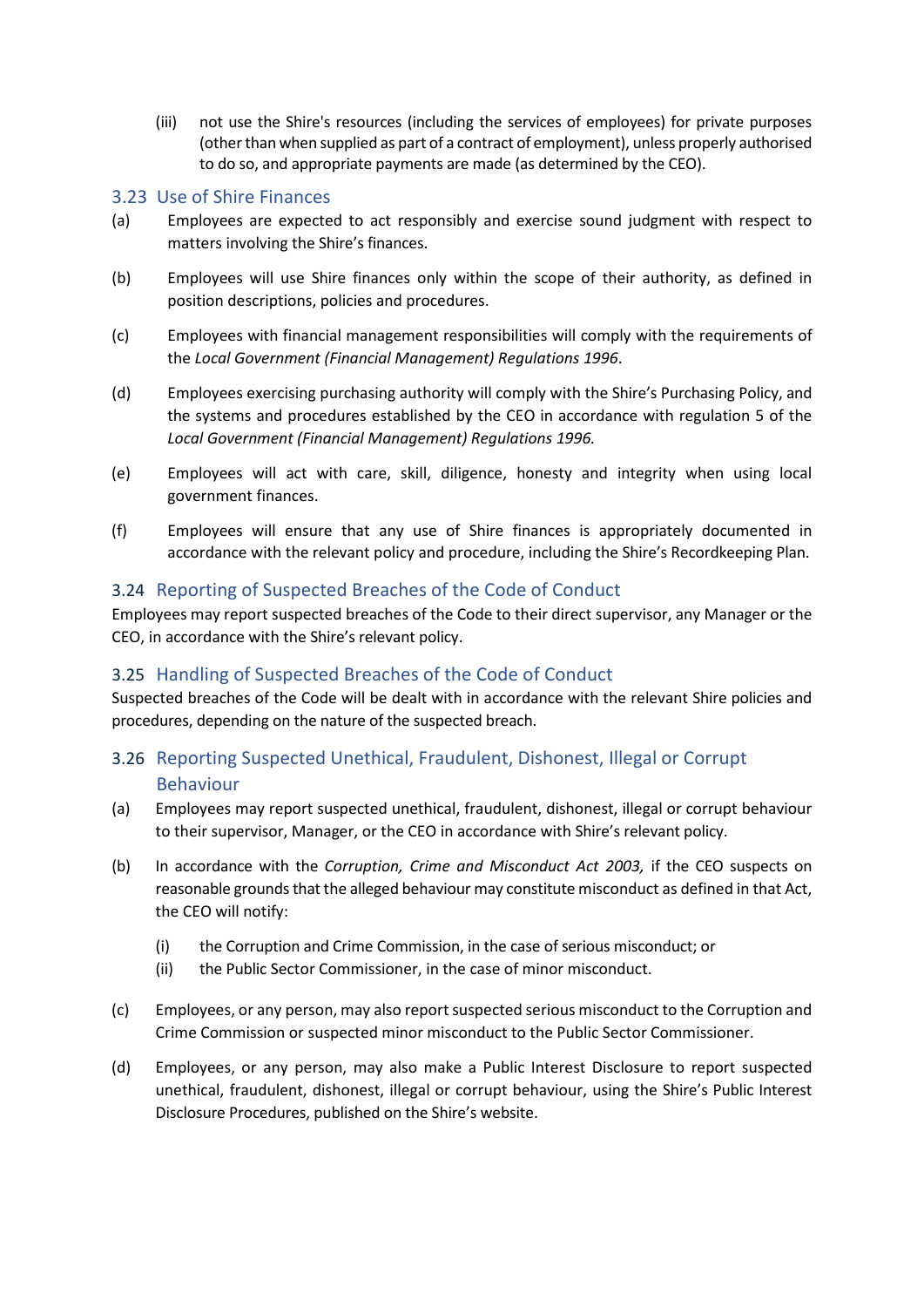## <span id="page-12-0"></span>3.27 Handling of Suspected Unethical, Fraudulent, Dishonest, Illegal or Corrupt Behaviour

Suspected unethical, fraudulent, dishonest, illegal or corrupt behaviour will be dealt with in accordance with the appropriate Shire policies and procedures, and where relevant, in accordance with the lawful directions of the appropriate statutory body.

#### RELEVANT LEGISLATION/LOCAL LAW

Relevant legislation is highlighted throughout the document represented in grey boxes.

#### ASSOCIATED POLICIES, FORMS AND PROCEDURES

All policies adopted by Council or approved by the Chief Executive Officer.

| <b>Office Use Only</b>      |            |                |                      |     |  |
|-----------------------------|------------|----------------|----------------------|-----|--|
| <b>Relevant Delegations</b> | <b>Nil</b> |                |                      |     |  |
| <b>CEO Approved</b>         | Date       | 4 October 2021 | Approving<br>Officer | Key |  |
| Reviewed/Modified           | Date       |                | Approving<br>Officer |     |  |
| Reviewed/Modified           | Date       |                | Approving<br>Officer |     |  |
| Reviewed/Modified           | Date       |                | Approving<br>Officer |     |  |
| Reviewed/Modified           | Date       |                | Approving<br>Officer |     |  |